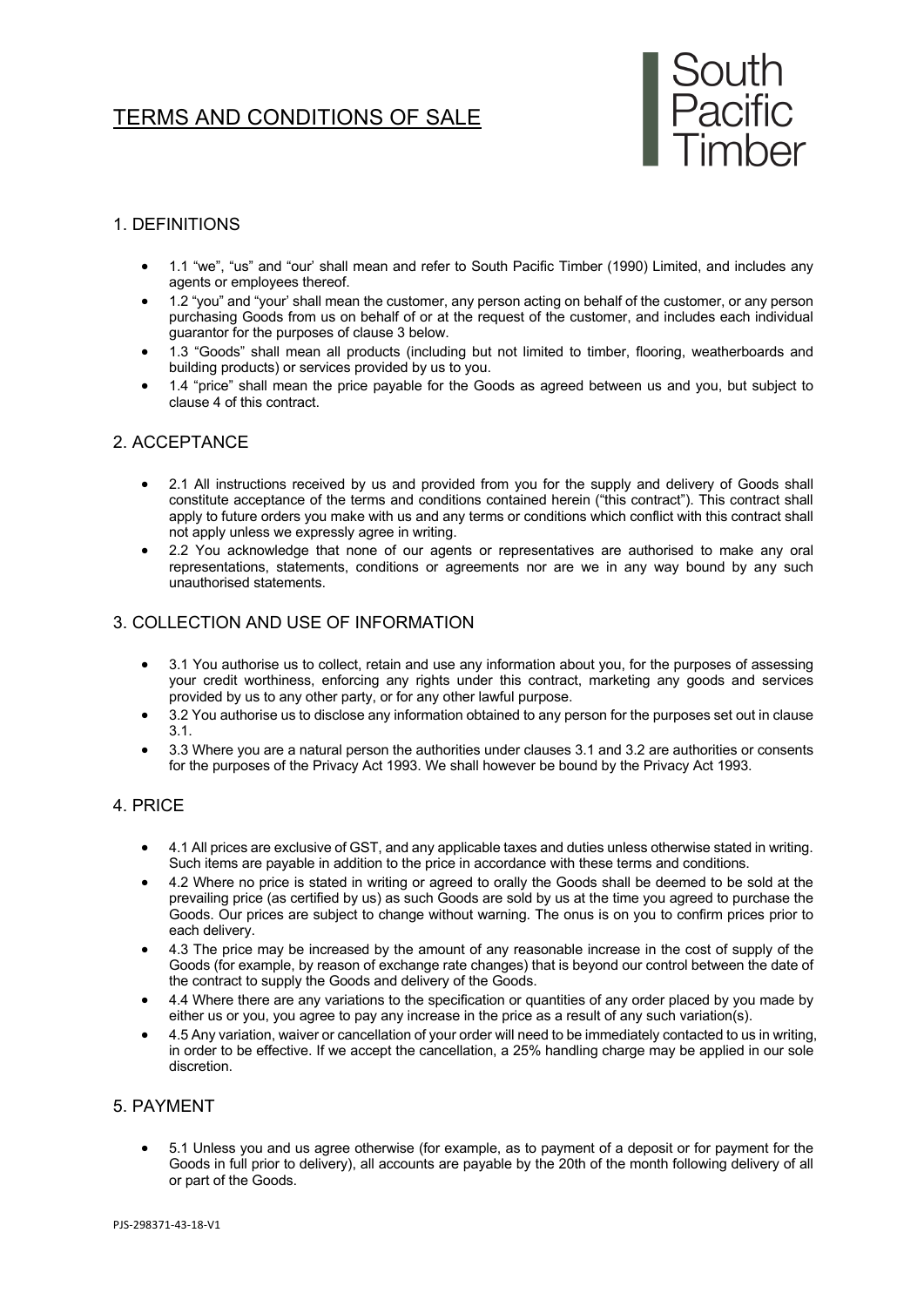- 5.2 When any payment due from you is not made or where you fail to observe or perform any other term or condition of this contract, we will be entitled to seek damages from you and, in addition and without prejudice to any of our other rights, we may:
	- $\circ$  (a) cancel or rescind the contract and any other agreements that exist with you, whether or not they have been partly performed;
	- $\circ$  (b) cancel or close any account that you may have with us;<br> $\circ$  (c) charge you interest on any amount owing after the due
	- (c) charge you interest on any amount owing after the due date to the date of payment at the rate of 1.5% per month calculated daily until paid in full;
	- o (d) recover any losses (including any indirect losses, incidentals or shortfalls), disbursements and costs not limited to but including (i) costs on entry and repossession of Goods incurred by us in the enforcement of any rights contained in this contract, (ii)legal costs on a solicitor and client basis and (iii) debt collection agency fees;
	- $\circ$  (e) recover any Goods where title has not passed to you, and for that purpose we shall be entitled to exercise all of the rights and remedies set out in clause 7.7 below; ;
	- $\circ$  (f) withdraw any discount against trade list prices or otherwise agreed to be provided;
	- o (g) re-invoice goods at the then current full retail price;
	- o (h) demand payment in arrears as well as payment in advance before making any further deliveries
- 5.3 Receipt of a cheque or direct credit shall not constitute payment until such cheque or credit has cleared and is irrevocable. The receipt of part payment of an amount owing by you to us shall not constitute any waiver of your obligation to pay the balance to us. All payments payable by you to us shall be paid in full and without set-of deduction or counterclaim (and notwithstanding that you may be claiming that we owe you money or that there is an outstanding dispute between us).
- 5.4 Payment of all monies owing by you to us must be made free of any counterclaim, set-off, deduction or other claim whatsoever. We may deduct or withhold any amount (whether by way of set off, counterclaim or other equitable or lawful claim or otherwise) from any money owing by us or any related company to you on any account whatsoever.
- 5.5 DEPOSITS (a) Deposits paid in respect of custom/indent products are non-refundable. Deposits paid in respect of standard products may be refundable in part at our sole discretion, based on our assessment of deductions for reasonable administrative costs and overheads to compensate us for you not proceeding with your order.
- 5.6 CREDIT CARD PAYMENTS: May incur a 2% fee at our sole discretion.

# 6. QUOTATION

- 6.1 Where a quotation is given by us it:
	- o (a) is valid for 30 days from the date of issue; and
	- o (b) shall be exclusive of Goods and Services Tax unless specifically stated to the contrary;
		- $\circ$  (c) is based on rates and costs as at the date of quotation of materials, transport, labour, customs duty, insurance and other charges and shall be increased or decreased by the amount of any increase or decrease in any such items or any other factors affecting the cost of production and/or delivery and/or installation due to circumstances beyond our control after the date of quotation;
		- $\circ$  (d) is given on the basis that, unless measured by us, sizes, weights, dimensions or capacities are based upon the specifications supplied by you, and additional costs arising from any inaccuracy of such specification shall be payable by you;
		- (e) may be revised or withdrawn at any time prior to written acceptance of it;
	- (f) shall be subject to correction for errors or omissions, whether in computation or otherwise.
- 6.2 Where Goods are required in addition to those the subject of the quotation the customer agrees in addition to pay the cost of such Goods.
- 6.3 Goods are offered subject to availability. We may substitute a similar good to that ordered provided it obtains prior approval from you (verbal or otherwise), prior to the time of supplying the substituted good. It is your responsibility to ensure that any proposed substituted good is acceptable.
- 6.4 You are solely responsible for the accuracy of any plans, specifications and information supplied by (or on behalf of) you upon which a quotation, estimate, order or estimate of materials is based. All customary building industry tolerances shall apply to the dimensions and measurements of Goods unless we and you agree otherwise in writing.

# 7. TITLE AND SECURITY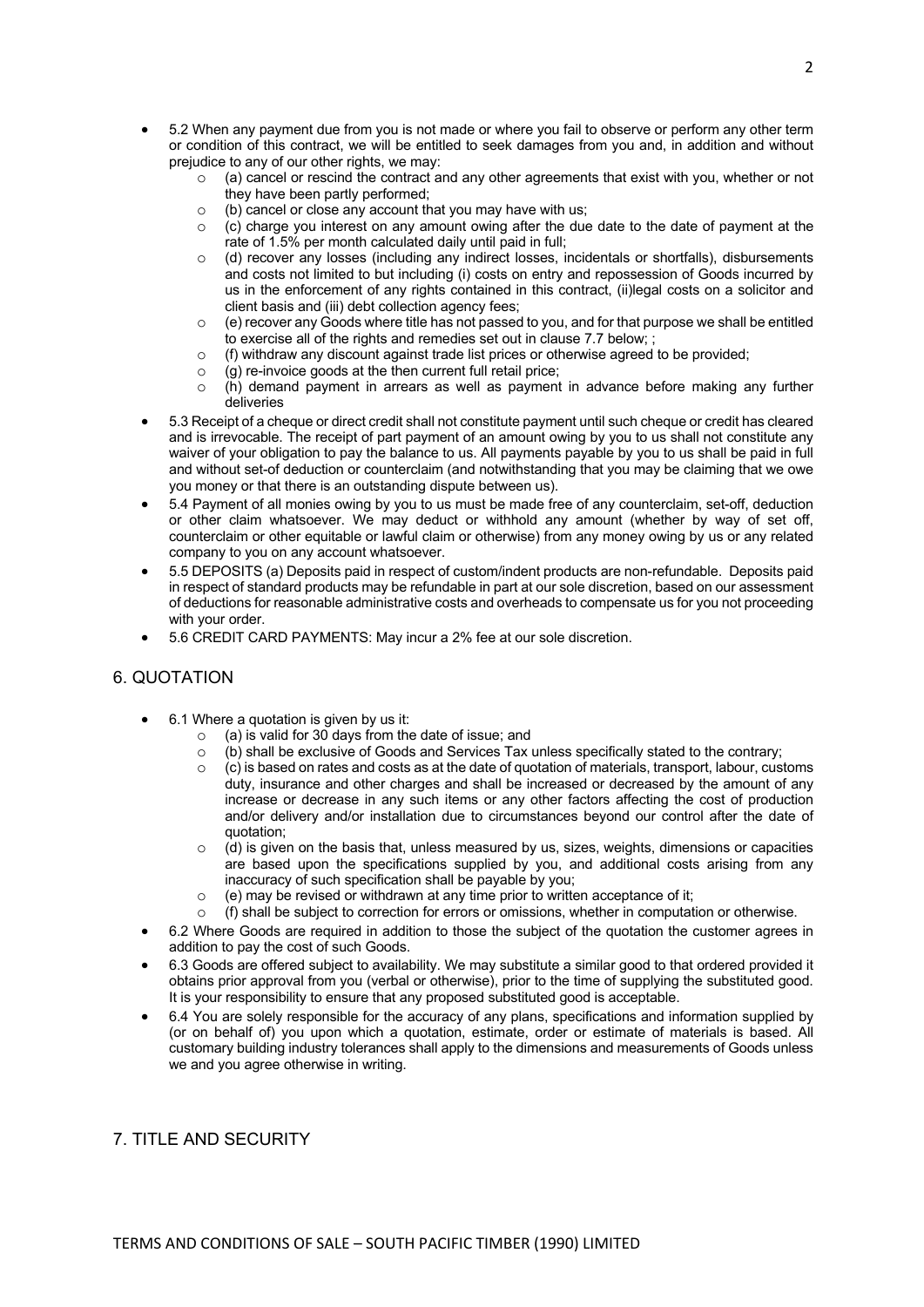- 7.1 Except as expressly provided in this clause, all Goods supplied by us to you shall remain our property and you will not acquire title to the Goods until you have paid in full all sums due to us from you in respect of all orders placed by you and all other obligations of you to us have been met. Until ownership of the Goods passes in full in accordance with this clause, you hold the Goods as bailee of us. You shall store Goods separately and in a manner, that they are clearly identified as belonging to us. We shall be entitled at any time to demand the return of the Goods and shall be entitled without notice to you and without liability to us to enter into any premises to search for and remove the Goods.
- 7.2 You shall not deal with the Goods in a manner inconsistent with this clause and this contract and, without limiting the generality of the foregoing, you shall;
	- o a) not pledge, charge or sell (or purport to do so) any Goods which remain our property;
	- $\circ$  b) if required by us, forthwith disclose the names and addresses of all persons, corporations, organisations, or other bodies holding security or purporting to hold security over any of your assets and you further agree that we may advise any such persons, corporations, organisations, or other bodies of this contract and you agree that you shall have no claim or action against us whatsoever for any loss including financial or economic loss that may result, whether direct or indirect as a result of the action that we may take under this clause;
	- $\circ$  c) if required by us, display and clearly label Goods in respect of which we still retain title and take all and any necessary steps to ensure that other parties are aware that any such Goods do not belong to you.
- 7.3 You shall be entitled to use those Goods in respect of which we have retained title for the purposes of your business including processing and amalgamating into goods not supplied by us (hereinafter "the processed Goods"). In such an event;
	- $\circ$  a) our ownership and security rights over the Goods in respect of which we have retained title shall automatically transfer into part ownership of the processed Goods;
	- o b) our part ownership of the processed Goods shall be a share equal to the proportion that the invoiced value of our Goods used in such processing bears to the total invoiced value of all Goods employed plus your direct costs of processing. If any dispute arises as to the amount of our share as specified above, the matter shall be determined by a chartered accountant who shall act as sole arbitrator in terms of the Arbitration Act 1996 and where the parties cannot agree on which accountant shall be appointed, then same shall be appointed by the President of the New Zealand Institute of Chartered Accountants (or any successor body).
- 7.4 Unless clauses 7.5 and 7.6 apply, notwithstanding retention of ownership by us, you may, prior to payment, as agent for us have the right to sell Goods in respect of which we have retained title subject to the following:
	- $\circ$  a) your rights of sale will only apply to bonafide sales in the ordinary course of business. In the event of such sales, you shall hold (i) all monies received by it on such sale separate from its own money, and (ii) all claims against the purchasers of such goods in trust for us. We may in any event either in its own name or in your name issue proceedings to recover the sales price of such goods sold by you;
	- $\circ$  b) you are empowered to pass title for and on behalf of us when you have paid all sums due to us in respect of all orders placed by you or where we give you written consent to do so or where you have complied with the requirement in sub clause (e) below;
	- o c) any such sale by you shall be on behalf of both you and us to the extent of our respective interests in the Goods so sold, with those respective interests determined in accordance with this contract;
	- o d) in the event of sale of processed Goods, our share of the proceeds will be in the same proportion as our ownership of the Goods;
	- o e) the total proceeds of all Goods in respect of which we have retained title but which are sold by the customer shall be our property and:
		- § 1) you shall be liable to account to us forthwith for the entire proceeds of such sales without deduction or set-of; and
		- § 2) you shall hold all the proceeds of such sales in a separate account in trust for us where we have granted you time to make payment for any Goods sold by us to you;
	- f) until you have paid all sums due to us in respect of all orders placed by you (or where we give you written consent pursuant to clause 7.4(b), all rights you may have against the purchaser of the sold by you in respect of which we have retained title shall automatically be assigned to us to the extent necessary to realise all and any claims that we may have against you. You also agree to do all things necessary to join any such purchaser in any legal proceedings with or on behalf of us to give effect to such an assignment.
- 7.5 All rights you may have arising from the effect of clauses 7.3 and 7.4 above shall cease forthwith without further notice to you should any of the following occur, whether we have received notice or not;
	- $\circ$  a) any event that would entitle any security holder to (if you are a company) appoint a receiver and/or manager to you or any of your assets:
	- o b) service of a statutory demand pursuant to the Companies Act 1993 by any creditor;
	- $\circ$  c) any event that would entitle a creditor to petition for your bankruptcy or, if you are a company, to commence proceedings and obtain an order for your winding up;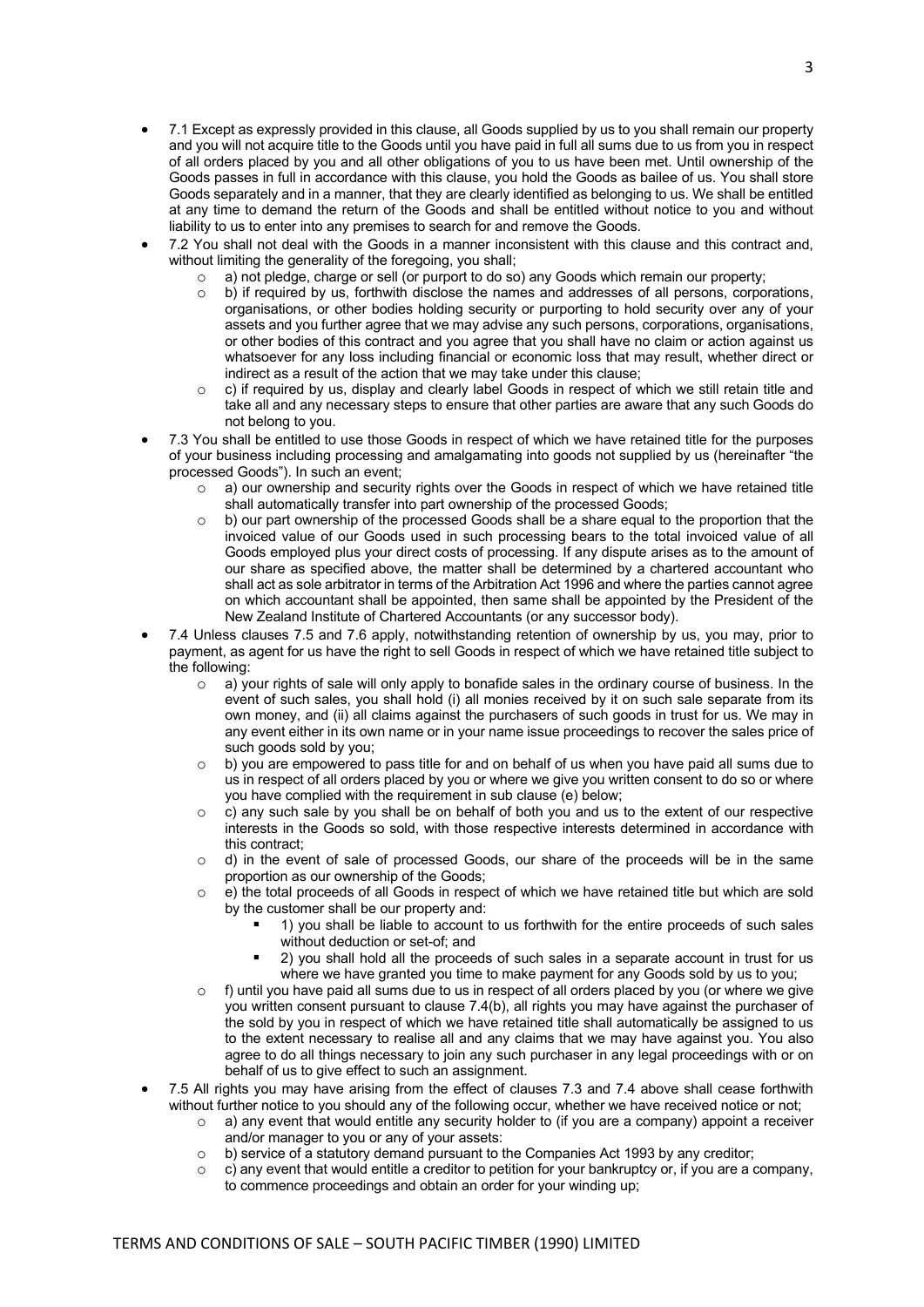- $\circ$  d) a resolution is passed by your shareholders or directors for your winding up (except where the purpose of the resolution is to enable legitimate restructuring and the continuance of business) or administration;
- o e) entering into or negotiating any compromise, scheme or factoring agreement between you and any of your creditors (including requests for forbearance or extensions of time for any reason).
- 7.6 Should any of the events in clause 7.5 above occur, we will be entitled forthwith to cancel any rights you may have under clauses 7.3 and 7.4. We may also take that action should (i) you fail to comply with any of the terms and conditions of this contract, whether the failure relates to a particular order or not or (ii) we receive information that indicates to us that there is uncertainty as to your financial commitments.
- 7.7 Should any of the events in clause 7.5 occur, we will without prejudice to any other rights herein further be entitled to
	- o a) enter on to your premises at any time and if necessary use reasonable force and recover possession of or impound all and any Goods in respect of which we have retained title, including any processed Goods either by removing the Goods from your control or from your premises or by impounding the Goods in any premises occupied by you or under your control;
	- $\circ$  b) be indemnified by you against all loss, injury or damage that may result, whether it be direct or indirect including financial loss, as a result of any action taken pursuant to sub clause a) above;
	- o c) employ and keep employed any persons to enter and remain on the premises occupied or controlled by you for the purpose of exercising any of our rights;
	- o d) give notice to any third party of our rights and remedies and the exercise thereof and further we shall be entitled to be indemnified by you against all loss, injury or damage, whether it be direct or indirect including financial loss, as a result of any action taken pursuant to this sub clause as a consequence of any such notice;
- 7.8 Upon termination of your rights under clauses 7.5 and 7.6, or pursuant to any other right we may have, and without prejudice to any other rights we may have, you agree that we have the power to sell all and any Goods wholly or partly owned by us in which case the following will apply;
	- o a) in the case of the sale of unprocessed Goods by us in respect of which we have retained title, we shall be entitled to retain the entire net proceeds of sale of those Goods and the net proceeds of sale shall be set of against moneys owing by you to us and we will account to you for any surplus after discharging all liabilities owing by you to us; and
	- o b) In the case of the sale of processed Goods, we are entitled to sell any such Goods and we will account for your share of the net proceeds where the net proceeds exceed all the sums due to us for all and any Goods.
- 7.9 In addition to our rights elsewhere contained in this contract, you hereby charge and agree to mortgage in our favour as security for your obligations under this contract all right, title and interest (including the beneficial interest in any trust) in any real property now or hereafter owned by you either alone or jointly with any other person and whether owned as trustee or otherwise. Should you default in payment of any amount due to us at any time, you acknowledge that we shall be entitled to lodge a caveat against any such property. In addition, you agree if requested in writing by us to execute on-demand within five working days a mortgage over any such real property, which mortgage shall be prepared by our solicitors and shall be on the current Auckland District Law Society all obligations mortgage form, and for that purpose you irrevocably and unconditionally appoint us to be your attorney.

# 8. PERSONAL PROPERTY SECURITIES ACT 1999

- 8.1 You grant and create in our favour a purchase money security interest ("PMSI") in the Goods within the meaning of the PPSA and the right to register a financing statement under the Personal Property Securities At 1999 ("PPSA") for Goods supplied. You must do all such things and execute or arrange for execution of all such documents as we may require to ensure that we have under the PPSA a perfected first ranking security interest(s) in the Goods under the PPSA.
- 8.2 You agree to pay for, and indemnify us for any costs we incur in registering a financing statement or financing change statement, responding to a change demand, any costs, claims and damages (including legal costs) incurred by us in connection with this contract, or enforcing a security interest under the PPSA. You acknowledge that the PMSI is to extend to cover the proceeds of sale of any book debt.
- 8.3 To the fullest extent permitted by law, you waive all your rights to receive a copy of any certification statement(s) under the PPSA and agree that as between us and you, you will have no rights under (or by reference to) sections 114, 116, 120, 121, 123, 125, 126, 127, 129, 131, 133 and 134 of the PPSA, and to receive a verification statement. You acknowledge that we shall be entitled to exercise our rights under sections 109 and 120 of the PPSA.
- 8.4 Immediately upon request by us, you must (at your cost) procure from any person considered by us to be relevant to our security position such agreements and waivers as we may at any time require. 8.5 You will immediately notify us of any change in your name.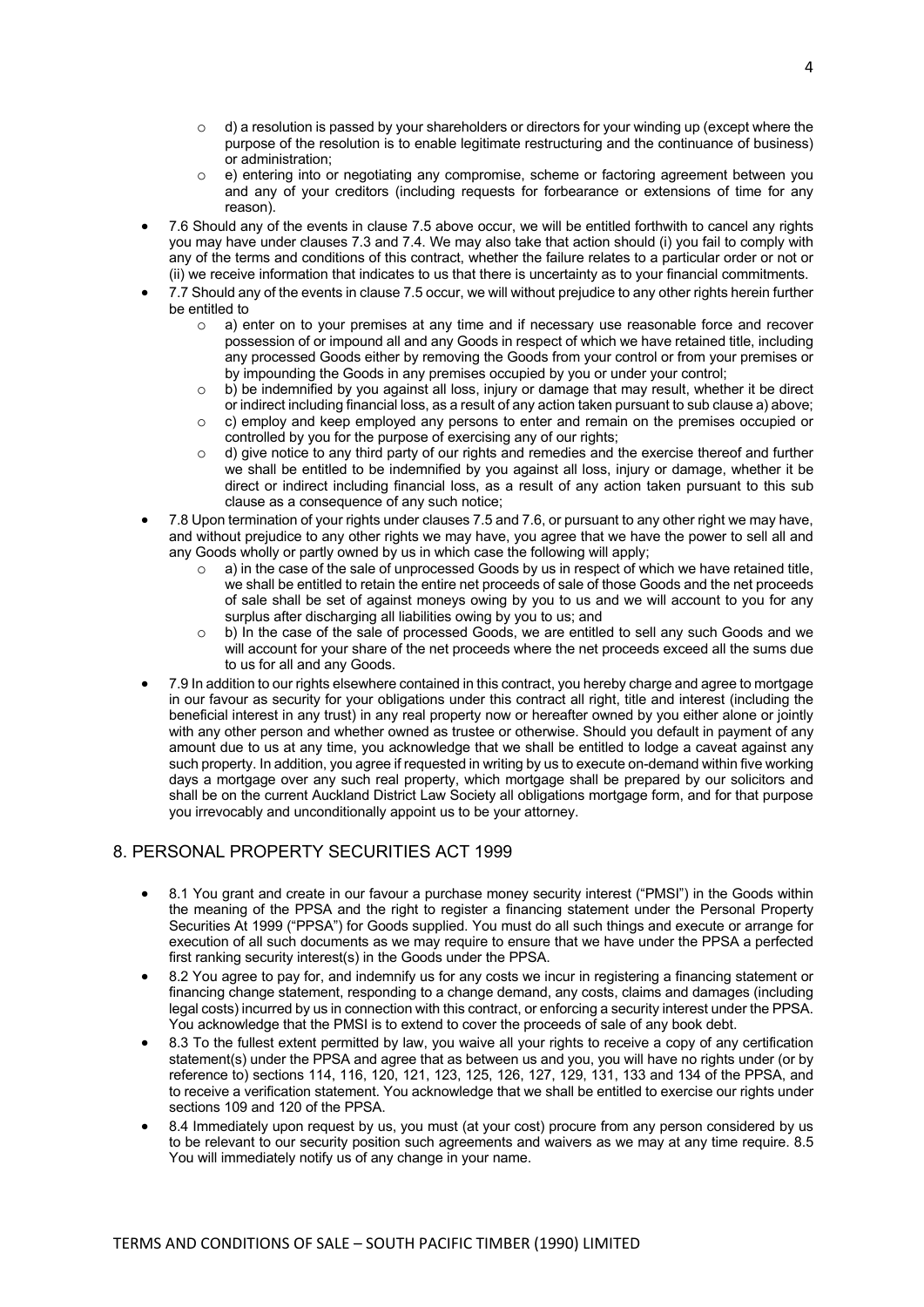• 8.5 You acknowledge that we may allocate any monies we receive from you towards debts, expenses and legal costs.

## 9. RETURN OF GOODS

• 9.1 Goods procured to special order are not returnable under any circumstances. In respect of all Goods you shall be deemed to have accepted the Goods unless you notify us of any discrepancy in your order within 24 hours of delivery of the Goods to you. In the event of such notification you shall pay for the delivery of the returned Goods to us and you shall be entitled to a credit for the price of any such Goods less a deduction for our restocking fees.

#### 10. CLAIMS

- 10.1 Claims for damaged or faulty Goods must be advised in writing within 2 days of the receipt of the Goods by you and after we have had an opportunity to investigate any such claims. It is your duty to check that consignment is as per the delivery note. Goods will be deemed accepted upon delivery unless you notify us in writing of any defects, errors or discrepancies within 2 days of delivery, provided we are able to inspect the Goods to confirm the defect, error or discrepancy. You shall maintain the goods in good condition and if called upon, shall return them immediately to us.
- 10.2 We will remedy within a reasonable time any defects arising from faulty workmanship or materials at our sole option by either repairing or replacing the product or resupplying the service or if it cannot be remedied in a timely or cost-efficient manner we will refund you the price paid (or apply the price against monies owing by you to us).
- 10.3 Except as otherwise provided by this contract or by statute we shall not be liable in contract, or in tort, or otherwise for (a) any loss or damage of any kind whatsoever whether suffered or incurred by you or another person, whether such loss or damage arises directly or indirectly from Goods or services or advice provided by us to you, and without limiting the generality of the foregoing we shall not be liable for any consequential loss or damage of any kind including without limitation any financial loss; and (b) for any loss, damage or injury beyond the value of the Goods provided by us to you.
- 10.4 You shall indemnify us against all claims of any kind whatsoever, however caused or arising, and without limiting the generality of the foregoing, whether caused or arising as a result of our negligence or the infringement of any patent, trademark, trade name, copyright or other similar right to which any specification or information supplied by you might be subject or otherwise, by any person in connection with any act, omission, or error by us, our agents or employees in connection with the Goods or this contract.
- 10.5 You shall indemnify us for any claims by consumers against us, and to the fullest extent permitted by law, under the Consumers Guarantees Act 1993 or otherwise.

#### 11. CONSUMER GUARANTEES ACT

- 11.1 The guarantees contained in the Consumer Guarantees Act 1993 are excluded where you acquire Goods or services from us in trade, including for the purposes of a business in terms of section 2 and 43 of that Act.
- 11.2 Subject to clause 11.1, and to any express warranties given by us (or the manufacturer of the Goods) to you in writing, all conditions, warranties, descriptions, representations and statements as to fitness or suitability for any purpose, workmanship, tolerance to any conditions, merchantability or otherwise, express or implied, are expressly excluded to the fullest extent permitted by law.

#### 12. WARRANTY

- 12.1 No representation, condition, warranty or promise by us applies to Goods except (i) when Goods are supplied in circumstances where the Consumer Guarantees Act 1993 applies, (ii) where otherwise mandatorily required by law or (iii) where expressly stated in this contract.
- 12.2 We do not provide any warranty that the Goods are ft and suitable for the purpose for which they are required by the customer and shall not be liable if they are not, except to the extent mandatorily required by law.
- 12.3 The sale of any Goods shall not unless expressly agreed in writing, give you the right to use, sell, disseminate or duplicate any of our trademark, copyright, design or any other intellectual property right.
- 12.4 We will not be liable in respect of Goods that have been tampered with or modified without our approval, or which have been stored in an improper manner.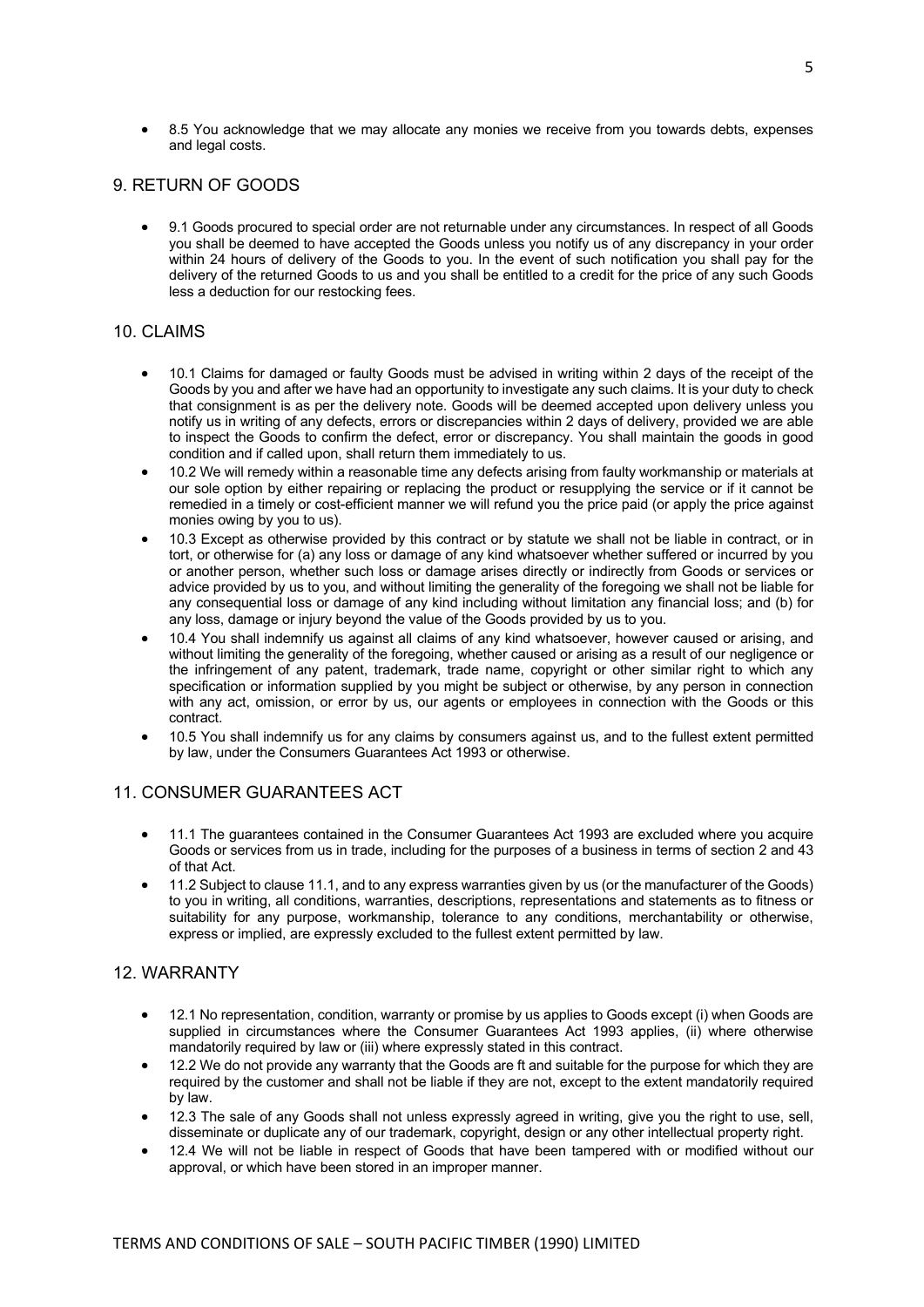- 12.5 To the fullest extent permitted by law, we have no liability (whether statutory, in contract or tort (including negligence), or howsoever) to you or any of your agents or employees for any physical, or special damage, direct loss, indirect loss, economic loss of any kind (including loss of profits and expectation loss), any other loss or costs (including legal and solicitor costs) caused or contributed to by us or any of our agents or employees in respect of any Goods supplied or any quotation or estimate given. Without limiting the foregoing, we have no responsibility or liability for any dangerous good(s) or any contaminant, ozone depleting or hazardous substance in or emitted by any Goods.
- 12.6 We will not be liable in respect of Goods that have been tampered with or modified without our written approval or which have been stored in an improper manner.
- 12.7 In the event that you request us to engage a third party to in any way Modify the Goods supplied and we agree to arrange for such modification under these Terms and Conditions the indemnity in Clause 12.5 will apply to all such work carried out by such third party and we accept no liability for such modification works which will be at your risk in all respects.

## 13. RISK AND DELIVERY

- 13.1 The Goods remain at our risk until delivery to you, but when title passes to you pursuant to clause 7 of this contract (whether as a result of your having paid for the Goods or otherwise) the Goods shall thereafter be at your risk notwithstanding that they may not yet have been delivered to you. Risks including but not limited to loss, damage and/or deterioration of the goods shall pass to you on collection or receipt of Goods
- 13.2 Delivery shall be made at the place indicated by you and if no place shall be indicated then delivery shall be made at your premises. If you fail or refuse to take or accept delivery then the Goods shall be deemed to be delivered when we were willing to deliver them or when 14 days have elapsed after the date of notification that the Goods are ready for dispatch in accordance with this contract.
- 13.3 The time agreed for delivery shall not be an essential term of this contract unless you give written notice to us making time of the essence. We reserve the right to deliver each order in one delivery or by instalments and be entitled to payment for each instalment delivered.
- 13.4 When we deliver Goods to you by instalments and we fail to deliver one or more instalments you shall not have the right to repudiate the contract but shall have the right to claim compensation as a severable breach.
- 13.5 Any quotations for delivery times by us are made in good faith but are estimates only and we shall not be bound by such quotation. At our discretion we may remove any discount provided in an estimate or order where there is a reduction in quantities actually purchased.
- 13.6 Proof of delivery will not be provided by us beyond 60 days from date of invoicing.
- 13.7 It is your sole responsibility to obtain every necessary or prudent authorisation (including licenses, permits and consents) to purchase, possess, use, export, import or resell any Goods.
- 13.8 Where we have agreed to deliver the Goods, you must provide adequate safe and unobstructed access for delivery and adequate facilities for uploading and storage of Goods (including in compliance with the Health and Safety at Work Act 2015 and Hazardous Substances and New Organisms Act 1996, as applicable). If required by you, or a representative to drive on to a property, neither us nor any of our carriers accept responsibility for any damage that may result to either the property or the Goods.
- 13.9 You must ensure that all Goods are handled and used in accordance with any safety directions or guidance notes which are supplied with the Goods, any safety feature of the Goods are not interfered with, modified or disabled, any Goods are used under appropriate supervision and with appropriate training, any staff or agents using or handling the Goods are instructed to comply with the above, and it informs us if there are any suspected design or manufacturing fault that may affect the safety of the Goods in a work place.
- 13.10 You acknowledge that we do not warrant or represent the suitability of any Goods, design, person or organisation for your use, and that you shall be solely responsible for ensuring that all and any instructions, recommended uses, applications and installations methods are followed and any cautions and/or warnings observed. You further acknowledge that where any recommendation or advice has been given by or on behalf of us, we will not be responsible for the actual implementation of the recommendation or the advice or the actions or performance of any other party.
- 13.11 Without limiting the foregoing, we have no liability for damage that may be caused to your vehicles or other property when our staff are requested by you to load and/or secure your vehicle with goods. You will at all times comply with any and all of our Health and Safety at work requirements when on site and without limitation during loading procedures.

# 14. PRODUCTS MANUFACTURED BY US

• 14.1 Where the Goods include prefabricated building materials manufactured by us or a related company, you must ensure all beams are propped while exposed to weather following Delivery.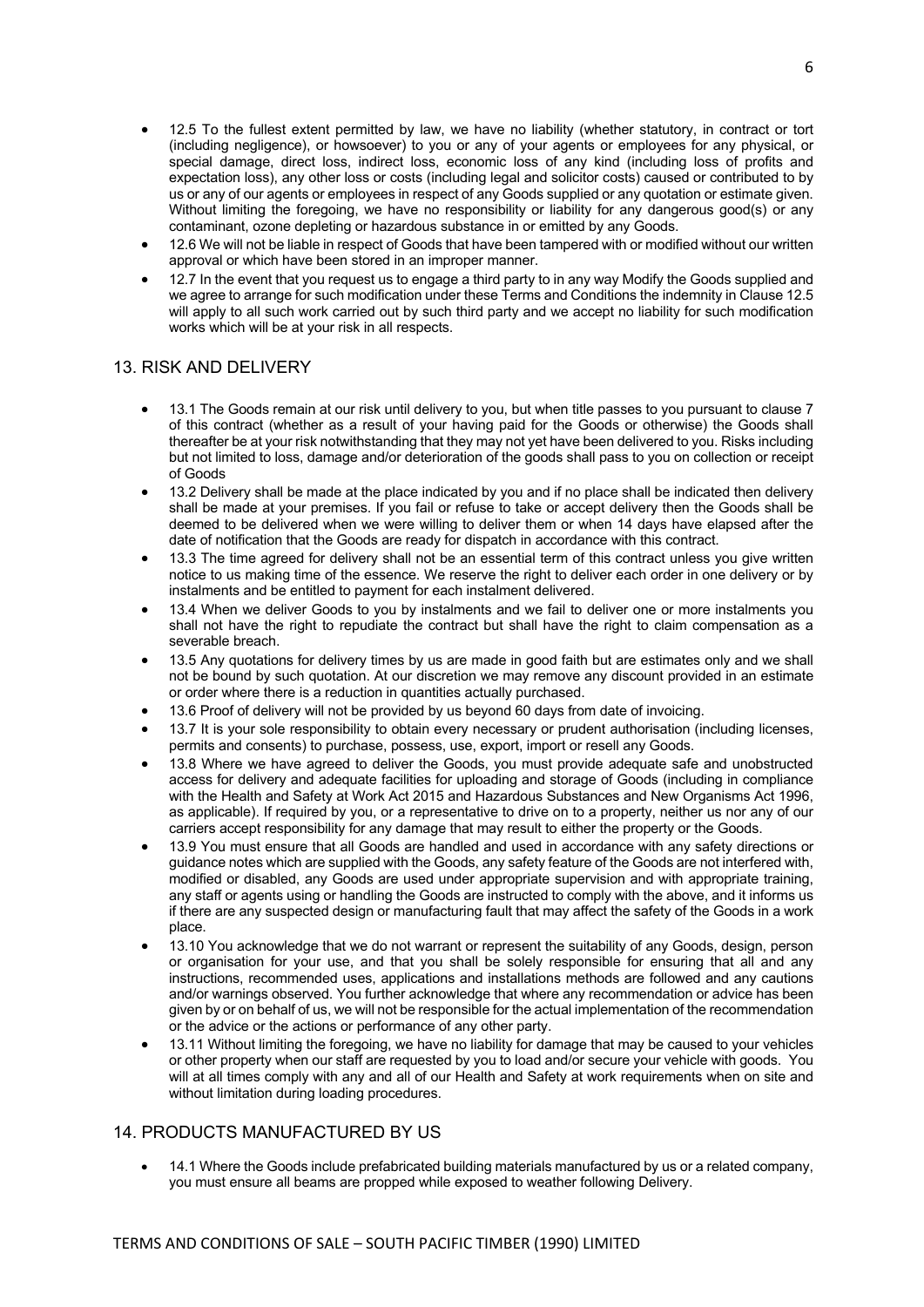- 14.2 You will (or require you to) read the pre-cuts plans provided on delivery in conjunction with all relevant architectural plans and consents, and must check all trim sizes and braces on site before enclosing the building.
- 14.3 Neither us or a related company warrant the design and specifications of the Goods comply with the requirements of the New Zealand Building Code and other relevant legislation or regulations. You are solely responsible for (and has full liability in respect of) ensuring the particular Goods specified in your order (and the accompanying plans and specifications) are suitable for the environment in which they will be installed and comply with the New Zealand Building Code.
- 14.4 In the case of goods not of the Company's own manufacture you are entitled to only such benefits as we may receive under any guarantee given to us by the manufacturer of those goods. We will not be liable for consequential or special damages under any circumstances whatsoever.

## 15. MISCELLANEOUS

- 15.1 You shall not assign all or any of your rights or obligations under this contract without our written consent.
- 15.2 We shall not be liable for delay or failure to perform our obligations if the cause of the delay or failure is beyond our control. Our liability for shortages in the quantity of the goods supplied is limited to making up the shortages only. No claim for shortages in quantity will be allowed unless you give written notification of the shortage within 3 days of delivery.
- 15.3 Failure by us to enforce any of the terms and conditions contained in this contract shall not be deemed to be a waiver of any of the rights we have under this contract. We shall be entitled to cancel your rights under these terms and conditions of sale if you default on payment on the due date or fail to comply with any of these general conditions (a default). The right of cancellation under this clause is in addition to any other right of cancellation we may have hereunder or at law. In the event of a default or cancellation under this clause or 5.2(c), if any of the events occurs or upon cancellation under this clause or 5.2(c) and pursuant to all other rights bested in us, you hereby grant us irrevocable authority to (i) recover possession of all goods of which we have retained title, whether such goods are fixed to any premises including processed goods, (ii) enter the premises (forcibly if need be) for the purposes of repossessing the goods, (iii) employ the services of any person to enter your premises to exercise our rights and, (iv) give notice to any to any third party of our rights pursuant hereto. In the event we act pursuant to clause 14.3(ii), you shall indemnify us against all claims that may be made as a consequence of such repossession. Upon termination of your rights under this clause and without prejudice to our rights, we shall be entitled to sell all Goods and the following provisions shall apply: (i) upon the sale of any unprocessed goods where full title has been retained, we shall be entitled to retain the total proceedings of sale and be under no obligation to account for any part of the proceeds of the sale, and (ii) in the case of processed goods, we are empowered to sell such on your behalf.
- 15.4 The law of New Zealand shall apply to this contract except to the extent expressly varied in writing.
- 15.5 Where the terms of this contract are at variance with any order or instruction from you, this contract shall prevail unless expressly stated otherwise.
- 15.6 If you are a company, partnership or trust. the director(s), partners or trustee(s) signing this contract jointly and severally guarantee to us the payment of the balance of your credit facility from time to time, and the payment of any and all other monies now or hereafter owed by you to us. Any personal guarantee made by any party shall not excuse you in any way whatsoever from your obligations contained in this contract. The guarantors and the customer shall be jointly and severally liable under this contract.
- 15.7 If any provision of this contract shall be invalid, void or Illegal or unenforceable the validity, existence, legality and enforceability of the remaining provisions shall not be affected, prejudiced or impaired to the fullest extent permitted by law.
- 15.8 Any dispute or difference between us and you arising under or connected with the Goods or this contract shall be raised promptly by the aggrieved party with a view to the parties resolving the matter amicably and expeditiously. If a mutually satisfactory resolution cannot be achieved within 20 working days of the matter first being raised then either party may take legal proceedings against the other, although we reserve the right to require that, in light of the subject matter of the dispute, instead the matter be referred to and settled by arbitration as provided in the Arbitration Act 1996. Any such election by us shall in writing and shall be made within 14 working days of the 20 working day period referred to above. You further acknowledge that we may at our sole discretion delay delivery of any Goods if you commit an event of default, until the default is remedied, or disputes resolved, to our satisfaction.
- 15.9 You shall do all things necessary, including sign all documents and provide all information necessary to provide us any rights and security referred to in this contract.
- 15.10 You acknowledge that your address is correct as stated in the account application completed by you.
- 15.11 Force majeure: You acknowledge that we shall not be liable to you for any loss or damage directly or indirectly arising out of or in connection with any delay in delivery of the Goods, or failure to perform any term of this contract where such delay or failure is caused directly or indirectly by an act of god, fire,